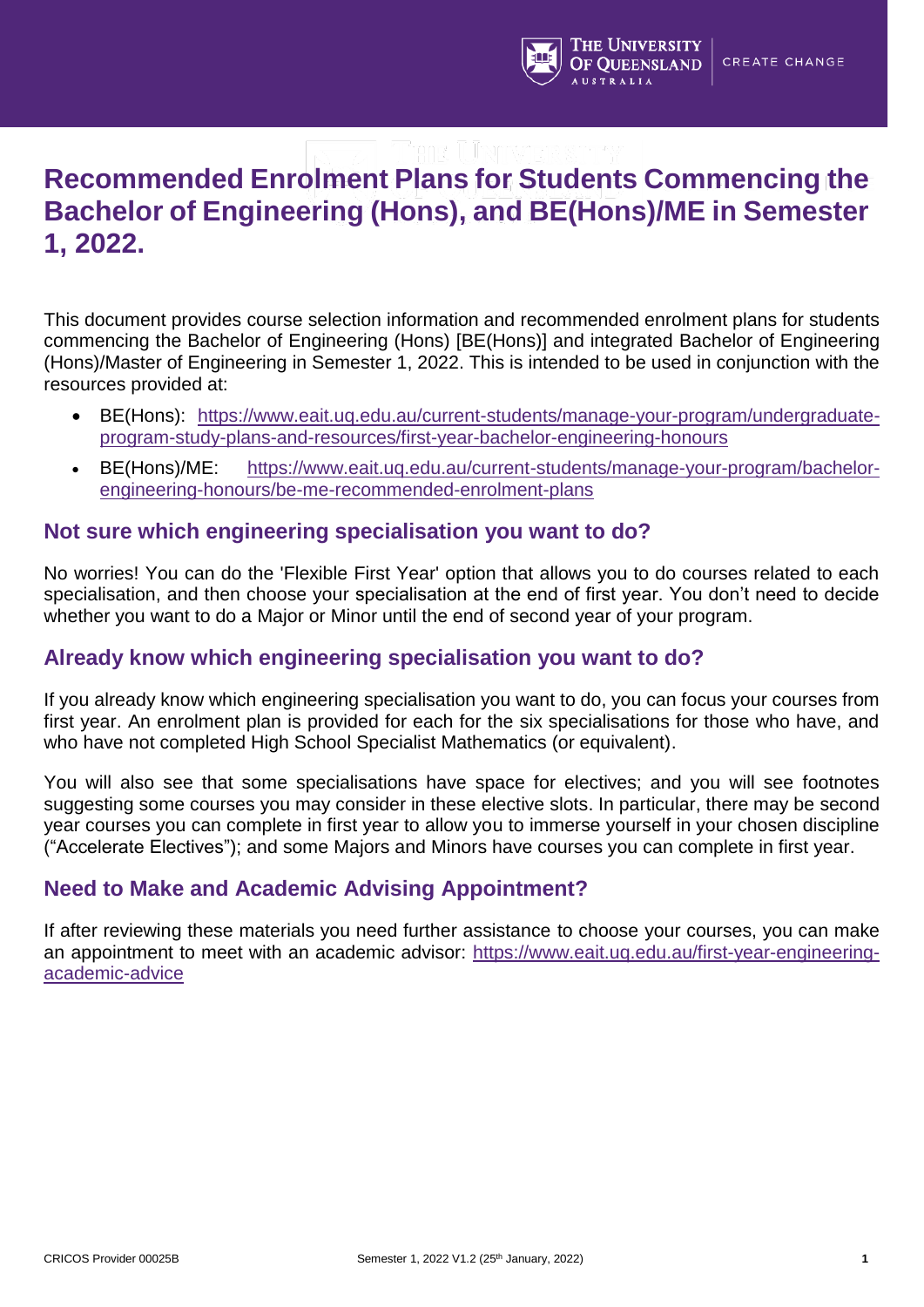

#### **Which courses do I need to do in first year?**

The courses you are required to do in first year, depends on your intended specialisation, and subjects you completed in year 12. This includes:

- "Core": Courses that all engineering students need to complete
- "Specialisation": Foundational first year engineering courses required to proceed to specialisations
- UQ equivalents of high school specialist mathematics, physics and chemistry if you did not complete them in year 12.

The table below summarises which courses you need to complete during first year based on chosen specialisation or flexible first year. The recommended enrolment plans provided following this table will help you sensibly order/sequence these courses.

|                              |                                                                | <b>Flexible First</b><br>Year | <b>Chemical</b>          | <b>Civil</b>   | <b>Electrical</b>        | <b>Mechanical</b> | <b>Mechatronic</b>       | <b>Software</b>               |
|------------------------------|----------------------------------------------------------------|-------------------------------|--------------------------|----------------|--------------------------|-------------------|--------------------------|-------------------------------|
|                              | <b>ENGG1100</b>                                                | Yes                           | Yes                      | Yes            | Yes                      | Yes               | Yes                      | Yes                           |
| Core                         | ENGG1001 or<br><b>CSSE1001</b>                                 | Yes                           | Yes                      | Yes            | Yes                      | Yes               | Yes                      | Yes                           |
|                              | MATH1051 or<br><b>MATH1071</b>                                 | Yes                           | Yes                      | Yes            | Yes                      | Yes               | Yes                      | Yes                           |
|                              | MATH1052 or<br><b>MATH1072</b>                                 | Yes                           | Yes                      | Yes            | Yes                      | Yes               | Yes                      | Yes                           |
|                              | <b>ENGG1300</b>                                                | Yes                           | $\overline{\phantom{a}}$ | $\blacksquare$ | Yes                      | Yes               | Yes                      | Yes                           |
| Specialisation               | <b>ENGG1500</b>                                                | Yes                           | Yes                      | $\blacksquare$ | $\overline{\phantom{a}}$ | Yes               | $\overline{\phantom{0}}$ | $\overline{\phantom{a}}$      |
|                              | <b>ENGG1700</b>                                                | Yes                           | $\overline{\phantom{a}}$ | Yes            | $\overline{\phantom{a}}$ | Yes               | Yes                      | $\blacksquare$                |
|                              | <b>Other Courses</b>                                           | $\overline{\phantom{a}}$      | <b>CHEM1100</b>          | ٠              | -                        | $\blacksquare$    | $\blacksquare$           | MATH1061,<br><b>INFS1200*</b> |
| <b>High School</b>           | High School<br>Specialist<br>Mathematics or<br><b>MATH1050</b> | Yes                           | Yes                      | Yes            | Yes                      | Yes               | Yes                      | Yes                           |
| Courses or UQ<br>Equivalents | High School<br>Chemistry or<br><b>CHEM1090</b>                 | Yes                           | Yes                      | $-$ +          | $-$ ++                   | Yes               | $\overline{\phantom{a}}$ | $\blacksquare$                |
|                              | High School<br>Physics or<br><b>PHYS1171</b>                   | Yes                           | $\overline{\phantom{a}}$ | Yes            | Yes                      | Yes               | Yes                      | $\blacksquare$                |

\* MATH1061 and/or INFS1200 can be completed in second year

<sup>+</sup>High School Chemistry or CHEM1090 is required in electrical engineering if you plan on doing the Major in Biomedical Engineering ++High School Chemistry or CHEM1090 is required in civil engineering if you plan on doing the Major in Environmental Engineering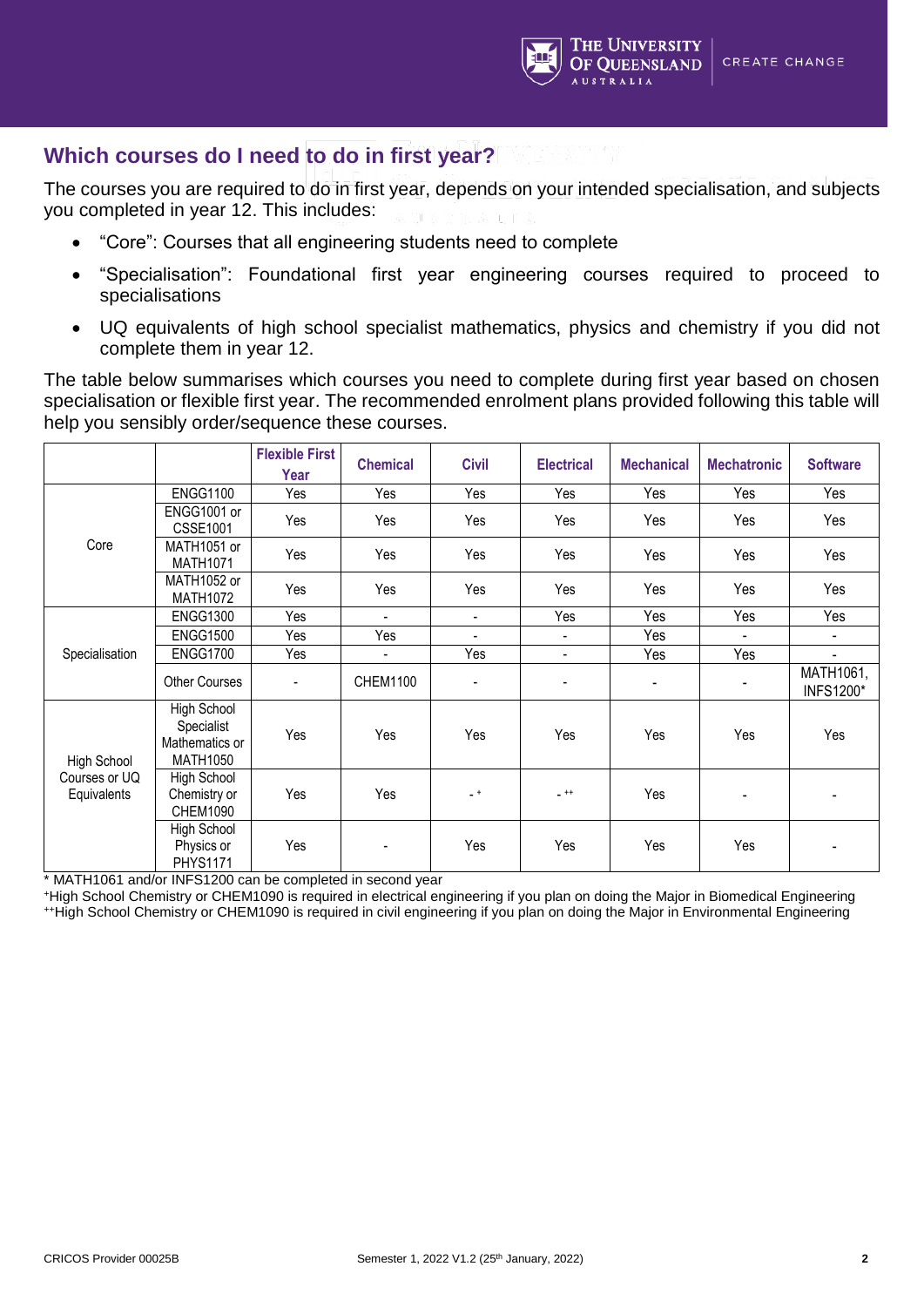

#### **Selecting your Semester 1 Mathematics Course**

All students should enrol in one of MATH1050, MATH1051 or MATH1071 in their first semester of the BE(Hons). Figure 1 below provides a guide to identifying which course to enrol in based on the mathematics you completed at high school in Queensland (or [interstate/international equivalent\)](https://future-students.uq.edu.au/admissions/undergraduate/review-entry-requirements/subject-prerequisite-equivalents).

- Where the most appropriate course is MATH1050, refer to the plans below labelled "Not Completed Specialist Mathematics with a grade of C or above".
- Where the most appropriate course is MATH1051, refer to the plans below labelled "Completed Specialist Mathematics with a grade of C or above".
- Where the most appropriate course is MATH1071, refer to the plans below labelled "Completed Specialist Mathematics with a grade of C or above"; and substitute MATH1071 in the place of MATH1051 (similarly, if you choose to do MATH1072 in semester 2, substitute this in the place of MATH1052).



Figure 1: Guide to selecting your mathematics course in the first semester of the BE(Hons) based on high school mathematics, grade and interest. \* Students with a Grade of C in High School Specialist Mathematics can choose to enrol in MATH1050 if they are not confident in their mathematics ability (i.e., it's a long time since you completed high school). If this applies to you, and you are finding MATH1051 difficult, you can change your enrolment to MATH1050 during the first two weeks of semester.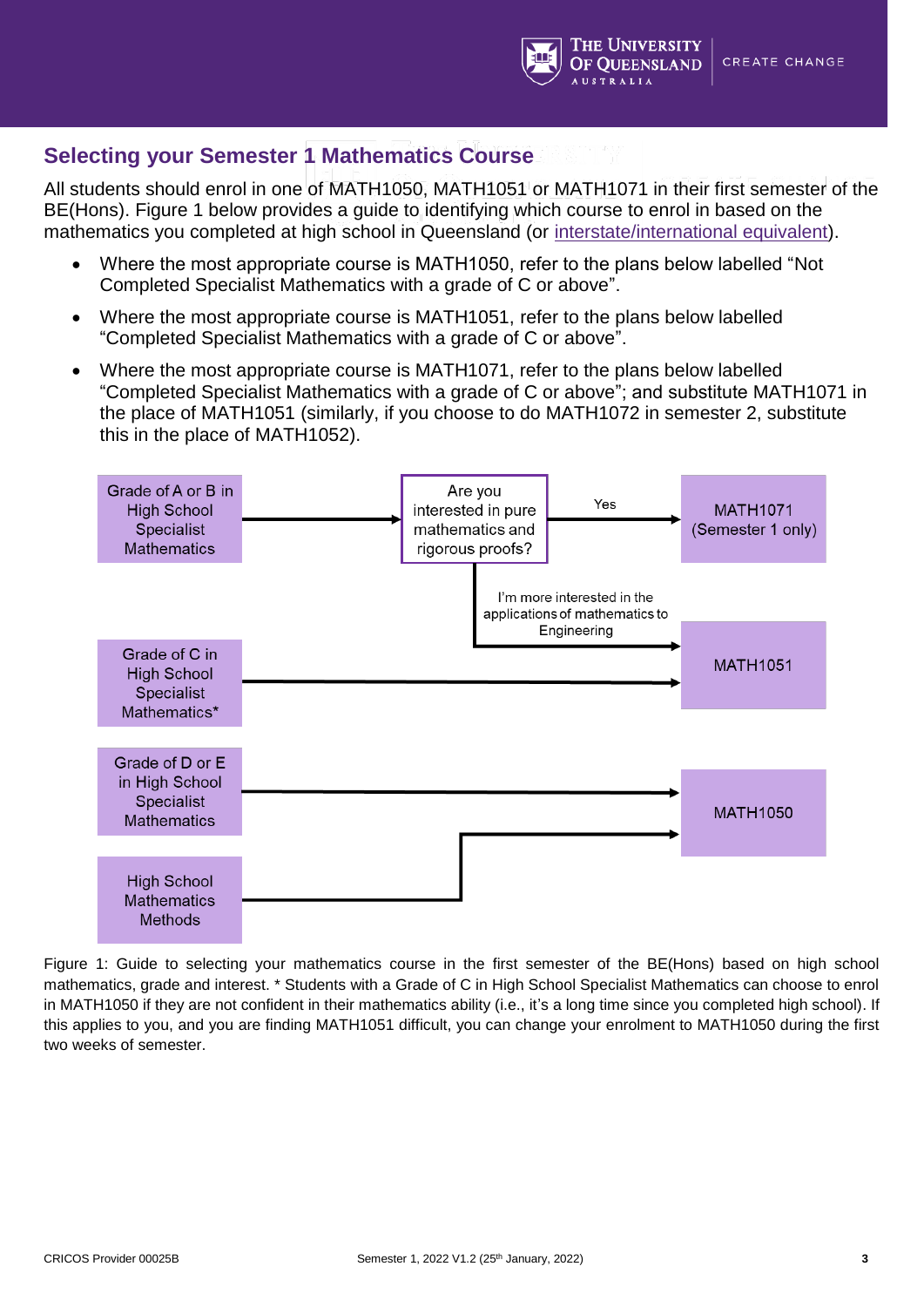

#### **Selecting your Programming Course (ENGG1001 or CSSE1001)**

All students are required to complete a programming course in their first year. Both ENGG1001 and CSSE1001 teach foundations of programming in Python and share substantial resources. These courses are considered equivalent, and you can proceed to any specialisation with either course. However, to help you choose:

- CSSE1001 teaches programming in a computing context; and is recommended if you are intending on continuing to Specialisations in Electrical or Software Engineering.
- ENGG1001 teaches programming in the context of engineering modelling problems; and is recommended if you are intending on continuing to Specialisations in Civil, Chemical or Mechanical Engineering; or are in the Flexible First Year.
- If you are intending on continuing to a Specialisation in Mechatronic Engineering, choose whichever course interests you the most.

#### **Which enrolment plan should I follow if I'm in the BE(Hons)/ME?**

Students in the BE(Hons)/ME will choose a "Field of Study" rather than a Specialisation (with optional majors), and these use slightly different naming conventions. The table below indicates which enrolment plan you should follow in first year based on your intended field of study.

| <b>Available Fields of Study</b>              | In first year, follow the recommended enrolment plan for:                        |
|-----------------------------------------------|----------------------------------------------------------------------------------|
| Not Sure                                      | Flexible First Year                                                              |
| Chemical and Biomedical Engineering           | Specialisation in Chemical engineering with a Major in Biomedical Engineering    |
| Chemical and Bioprocess Engineering           | Specialisation in Chemical engineering with a Major in Bioprocess Engineering    |
| <b>Chemical and Environmental Engineering</b> | Specialisation in Chemical engineering with a Major in Environmental Engineering |
| Chemical and Materials Engineering            | Specialisation in Chemical engineering with a Major in Materials Engineering     |
| Chemical and Metallurgical Engineering        | Specialisation in chemical engineering with a Major in Metallurgical Engineering |
| <b>Chemical Engineering</b>                   | Specialisation in Chemical Engineering                                           |
| Civil and Environmental Engineering           | Specialisation in Civil Engineering with a Major in Environmental Engineering    |
| Civil Engineering                             | Specialisation in Civil Engineering                                              |
| Electrical and Biomedical Engineering         | Specialisation in Electrical Engineering with a Major in Biomedical Engineering  |
| <b>Electrical and Computer Engineering</b>    | Specialisation in Electrical Engineering with a Major in Computer Engineering    |
| <b>Electrical Engineering</b>                 | Specialisation in Electrical Engineering                                         |
| Mechanical and Aerospace Engineering          | Specialisation in Mechanical Engineering                                         |
| Mechanical and Materials Engineering          | Specialisation in Mechanical Engineering                                         |
| <b>Mechanical Engineering</b>                 | Specialisation in Mechanical Engineering                                         |
| <b>Mechatronic Engineering</b>                | Specialisation in Mechatronic Engineering                                        |
| Software Engineering                          | Specialisation in Software Engineering                                           |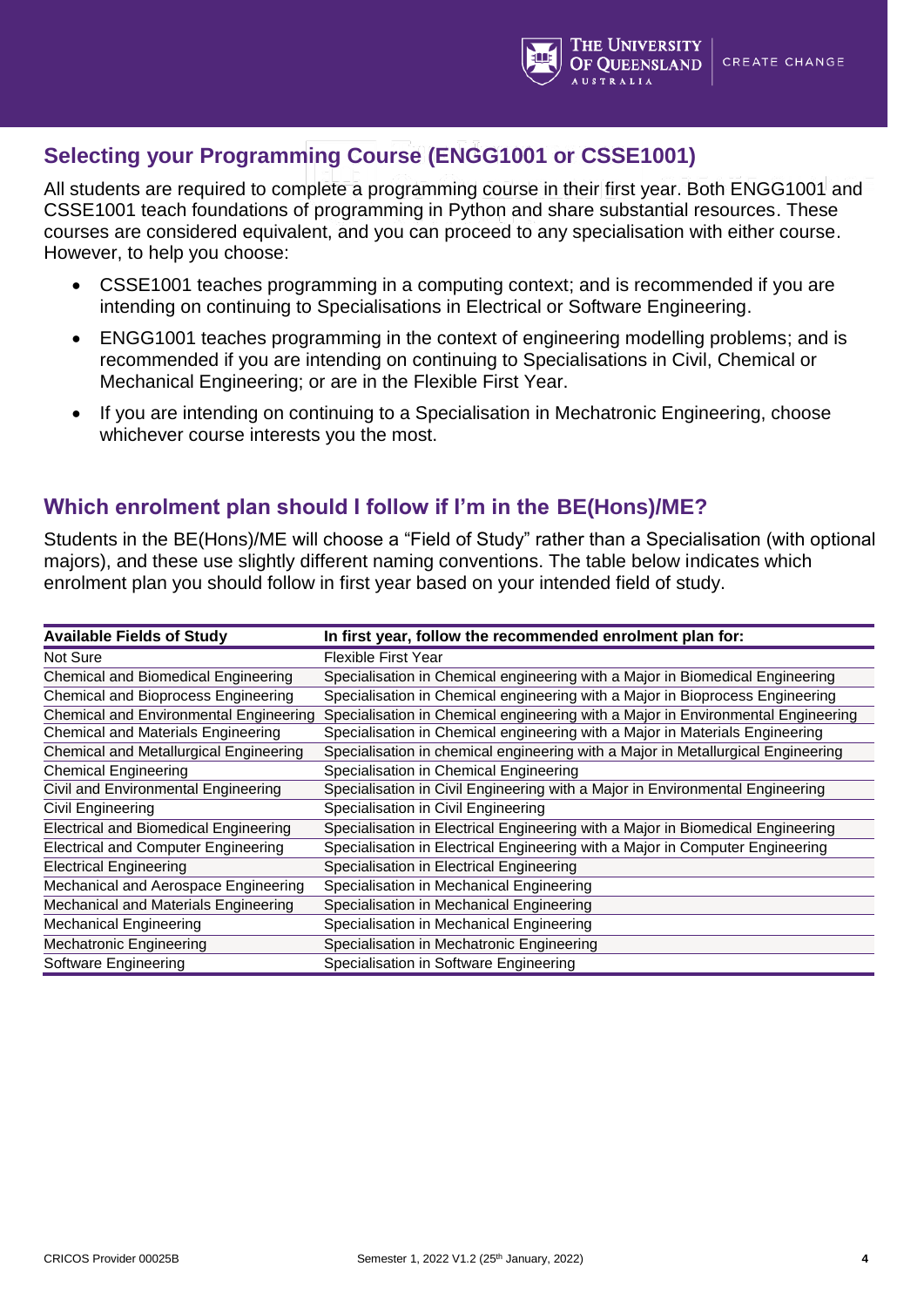

## **Flexible First Year**

| Not Completed High School Specialist Mathematics with a grade of C or above.                             |  |  |  |  |  |  |
|----------------------------------------------------------------------------------------------------------|--|--|--|--|--|--|
| <b>Semester 1 (February)</b><br><b>ENGG1100</b><br><b>ENGG1001</b><br><b>MATH1050</b><br><b>ENGG1500</b> |  |  |  |  |  |  |
| <b>Semester 2 (July)</b><br><b>ENGG1700</b><br><b>ENGG1300</b><br><b>MATH1051</b><br><b>MATH1052</b>     |  |  |  |  |  |  |
| $\bullet$ If vay achieve a grade of 1 in MATH1050 it is etrapely recommended to do MATH1052 in Cummer    |  |  |  |  |  |  |

• If you achieve a grade of 4 in MATH1050, it is strongly recommended to do MATH1052 in Summer Semester, or Semester 1 of Year 2 (depending on specialisation), i.e. after completing MATH1051.

| Completed High School Specialist Mathematics with a grade of C or above.                                                                   |                 |                 |                 |          |  |  |
|--------------------------------------------------------------------------------------------------------------------------------------------|-----------------|-----------------|-----------------|----------|--|--|
| <b>Semester 1 (February)</b><br><b>ENGG1100</b><br><b>MATH1051</b><br><b>ENGG1700</b><br><b>ENGG1300</b>                                   |                 |                 |                 |          |  |  |
| Semester 2 (July)                                                                                                                          | <b>ENGG1001</b> | <b>MATH1052</b> | <b>ENGG1500</b> | Elective |  |  |
| No Chemistry? Do CHEM1090 in Semester 1, and ENGG1300 in Semester 2.<br>No Physics? Do PHYS1171 in Semester 1, and ENGG1300 in Semester 2. |                 |                 |                 |          |  |  |

| Not Completed High School Specialist Mathematics or Physics.                                             |  |  |  |  |  |  |
|----------------------------------------------------------------------------------------------------------|--|--|--|--|--|--|
| <b>Semester 1 (February)</b><br><b>ENGG1100</b><br><b>PHYS1171</b><br><b>MATH1050</b><br><b>ENGG1700</b> |  |  |  |  |  |  |
| <b>Semester 2 (July)</b><br><b>ENGG1300</b><br><b>MATH1051</b><br><b>ENGG1001</b><br><b>ENGG1500</b>     |  |  |  |  |  |  |
| Do MATH1052 in Summer Semester, or Semester 1 of Year 2 (depending on specialisation).                   |  |  |  |  |  |  |

| Not Completed High School Specialist Mathematics or Chemistry.                                           |  |  |  |  |  |  |
|----------------------------------------------------------------------------------------------------------|--|--|--|--|--|--|
| <b>ENGG1100</b><br><b>Semester 1 (February)</b><br><b>CHEM1090</b><br><b>ENGG1700</b><br><b>MATH1050</b> |  |  |  |  |  |  |
| <b>Semester 2 (July)</b><br><b>ENGG1001</b><br><b>ENGG1300</b><br><b>MATH1051</b><br><b>ENGG1500</b>     |  |  |  |  |  |  |
| Do MATH1052 in Summer Semester, or Semester 1 of Year 2 (depending on specialisation).                   |  |  |  |  |  |  |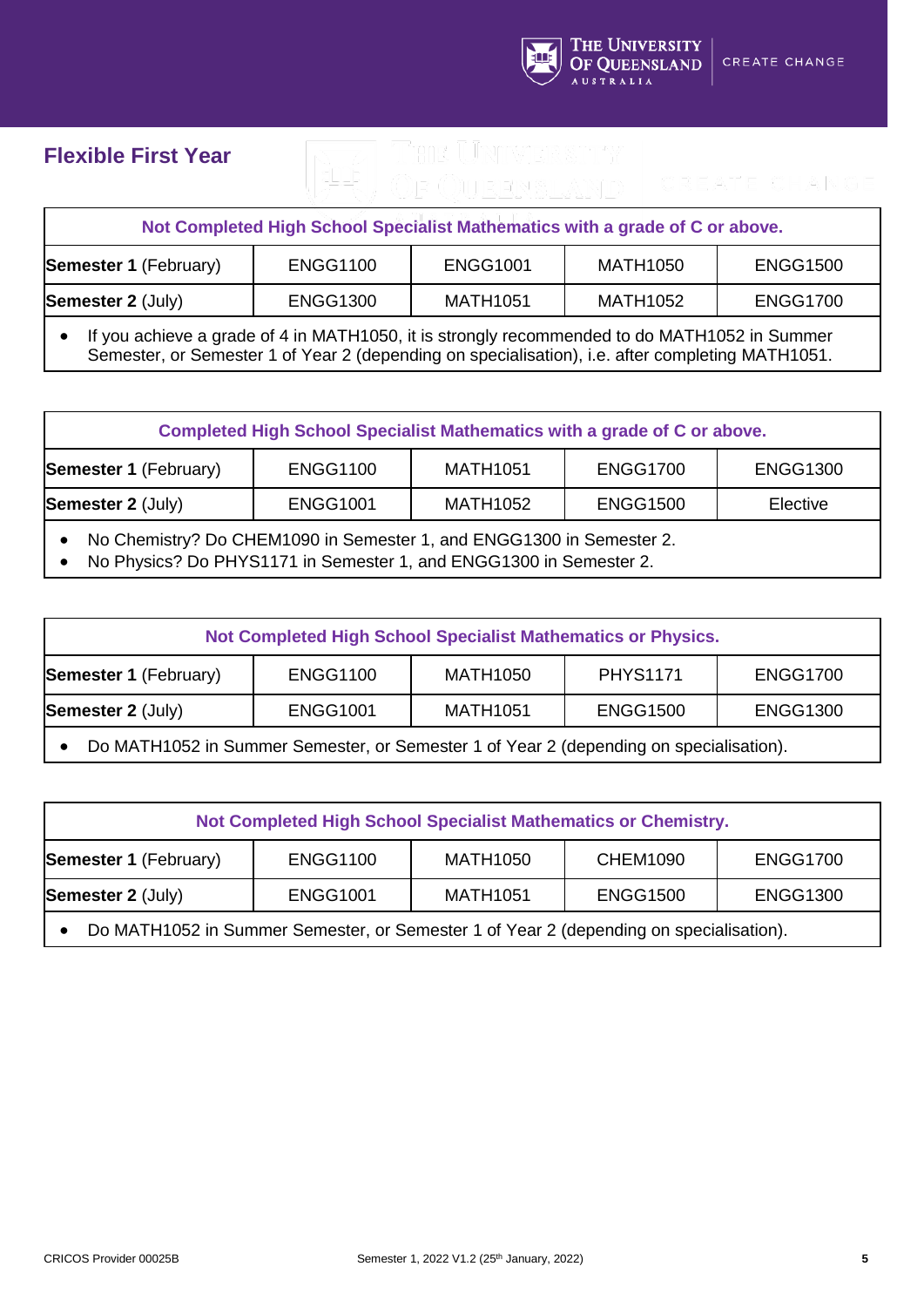

## **Specialisation in Chemical Engineering**

## **Not Completed High School Specialist Mathematics with a grade of C or above. Semester 1** (February) | ENGG1100 | MATH1050 | ENGG1500 | CHEM1100 **Semester 2** (July)  $\begin{array}{|c|c|c|c|c|c|} \hline \textbf{E} & \textbf{E} & \textbf{E} & \textbf{E} \\ \hline \end{array}$  Elective **Example 2** (July)  $\begin{array}{|c|c|c|c|c|c|c|} \hline \textbf{E} & \textbf{E} & \textbf{E} & \textbf{E} & \textbf{E} \\ \hline \end{array}$

- No Chemistry? Do CHEM1090 in Semester 1, and CHEM1100 in Semester 2.
- Major in Biomedical or Bioprocess Engineering? Doing BIOE1001 in Semester 1 (and CHEM1100 in Semester 2) may give you more flexibility later in your degree.
- Major in Materials Engineering? Doing ENGG1700 in Semester 2 may give you more flexibility later in your degree.
- Major in Metallurgical Engineering? Doing METL2201 in Semester 2 may give you more flexibility later in your degree.
- If you achieve a grade of 4 in MATH1050, it is strongly recommended to do MATH1052 in Summer, or Semester 1 of Year 2 (i.e. after completing MATH1051).

| Completed High School Specialist Mathematics with a grade of C or above. |                 |          |                 |                 |  |
|--------------------------------------------------------------------------|-----------------|----------|-----------------|-----------------|--|
| <b>Semester 1 (February)</b>                                             | <b>ENGG1100</b> | MATH1051 | <b>ENGG1500</b> | <b>CHEM1100</b> |  |
| <b>Semester 2 (July)</b>                                                 | <b>ENGG1001</b> | MATH1052 | Elective        | Elective        |  |

- No Chemistry? Do CHEM1090 in Semester 1, and CHEM1100 in Semester 2.
- Major in Biomedical or Bioprocess Engineering? Doing BIOE1001 in Semester 1 (and CHEM1100 in Semester 2) may give you more flexibility later in your degree.
- Major in Materials Engineering? Doing ENGG1700 in Semester 2 may give you more flexibility later in your degree.
- Major in Metallurgical Engineering? Doing METL2201 in Semester 2 may give you more flexibility later in your degree.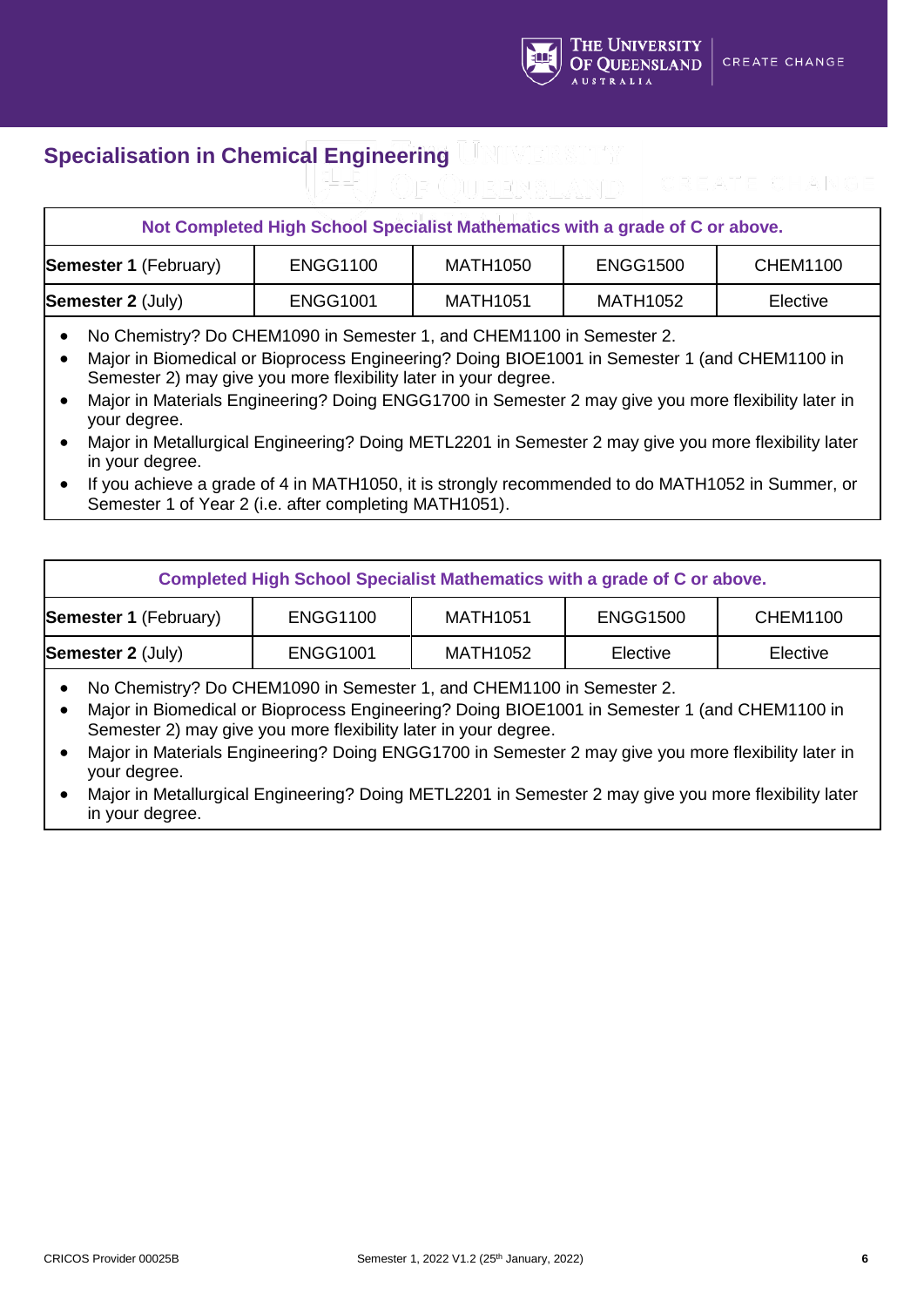

## **Specialisation in Civil Engineering**

## **Not Completed High School Specialist Mathematics with a grade of C or above. Semester 1** (February) | ENGG1100 | MATH1050 | ENGG1700 | Elective **Semester 2** (July)  $\begin{array}{|c|c|c|c|c|c|} \hline \textbf{E} & \textbf{E} & \textbf{E} & \textbf{E} & \textbf{E} \\ \hline \end{array}$  Elective • No Physics? Taking PHYS1171 in Semester 1 is recommended. • Major in Environmental Engineering? o If you haven't completed high school chemistry, do CHEM1090 in Semester 1. o Doing ENGG1500 and/or ERTH1501 (Semester 1 only) may give you more flexibility later in your degree. • Major in Geotechnical Engineering? Doing ERTH1501 (Semester 1 only) may give you greater flexibility later in your degree. If you achieve a grade of 4 in MATH1050, it is strongly recommended to do MATH1052 in Summer Semester (i.e. after completing MATH1051).

| <b>Accelerate Electives:</b> | CIVL2135<br>(Sem 1 only) |  |  |  |
|------------------------------|--------------------------|--|--|--|
|------------------------------|--------------------------|--|--|--|

| Completed High School Specialist Mathematics with a grade of C or above.                                                                                                                          |                 |                 |          |          |  |  |
|---------------------------------------------------------------------------------------------------------------------------------------------------------------------------------------------------|-----------------|-----------------|----------|----------|--|--|
| <b>Semester 1 (February)</b><br><b>ENGG1100</b><br><b>ENGG1700</b><br><b>MATH1051</b><br>Elective                                                                                                 |                 |                 |          |          |  |  |
| <b>Semester 2 (July)</b>                                                                                                                                                                          | <b>ENGG1001</b> | <b>MATH1052</b> | Elective | Elective |  |  |
| No Physics? Taking PHYS1171 in Semester 1 is recommended.<br>Major in Environmental Engineering?<br>$\bullet$<br>$\circ$ If you haven't completed bigh school chemistry do CHFM1090 in Semester 1 |                 |                 |          |          |  |  |

- o If you haven't completed high school chemistry, do CHEM1090 in Semester 1.
- o Doing ENGG1500 and/or ERTH1501 (Semester 1 only) may give you more flexibility later in your degree.
- Major in Geotechnical Engineering? Doing ERTH1501 (Semester 1 only) may give you greater flexibility later in your degree

| CIVL2135<br><b>Accelerate Electives:</b><br>(Sem 1<br>only) |  |
|-------------------------------------------------------------|--|
|-------------------------------------------------------------|--|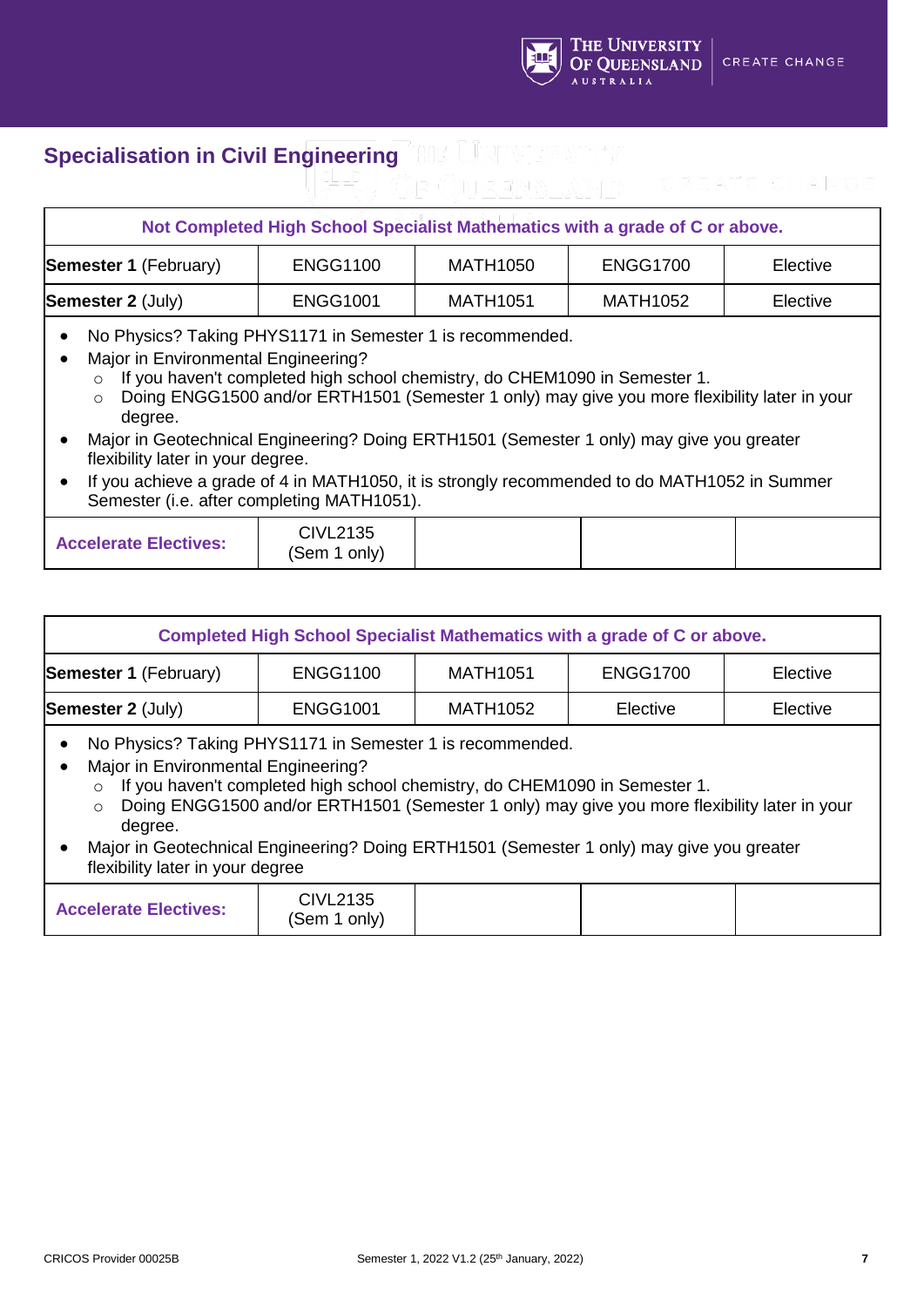

## **Specialisation in Electrical Engineering**

#### **Not Completed High School Specialist Mathematics with a grade of C or above. Semester 1** (February) ENGG1100 CSSE1001 (Or ENGG1001) MATH1050 ENGG1300 **Semester 2** (July)  $\begin{array}{|c|c|c|c|c|} \hline \text{MATH1051} & \text{MATH1052} & \text{Electric} & \text{Electric} \ \hline \end{array}$ • No Physics? Do PHYS1171 in Semester 1, and ENGG1300 in Semester 2. • Major in Biomedical Engineering? Doing BIOE1001 in Semester 1 (and CSSE1001 or ENGG1001 in Semester 2) may give you more flexibility later in your degree. • Major in Computer Engineering? Doing CSSE2010 and/or CSSE2002 will give you more flexibility later in your degree. • If you achieve a grade of 4 in MATH1050, it is strongly recommended to do MATH1052 in Summer Semester (i.e. after completing MATH1051). **Accelerate Electives:** CSSE2010 (Sem 1 and  $2$ )\*

| Completed High School Specialist Mathematics with a grade of C or above.                                                                                                                                                                                                                                                                                    |                                       |                                 |                 |                 |  |  |
|-------------------------------------------------------------------------------------------------------------------------------------------------------------------------------------------------------------------------------------------------------------------------------------------------------------------------------------------------------------|---------------------------------------|---------------------------------|-----------------|-----------------|--|--|
| <b>Semester 1 (February)</b>                                                                                                                                                                                                                                                                                                                                | <b>ENGG1100</b>                       | <b>CSSE1001</b><br>Or ENGG1001) | <b>MATH1051</b> | <b>ENGG1300</b> |  |  |
| <b>Semester 2 (July)</b><br>MATH1052<br>Elective<br>Elective<br>Elective                                                                                                                                                                                                                                                                                    |                                       |                                 |                 |                 |  |  |
| No Physics? Do PHYS1171 in Semester 1, and ENGG1300 in Semester 2.<br>Major in Biomedical Engineering? Doing BIOE1001 in Semester 1 (and CSSE1001 or ENGG1001 in<br>Semester 2) may give you more flexibility later in your degree.<br>Major in Computer Engineering? Doing CSSE2010 and/or CSSE2002 may give you more flexibility<br>later in your degree. |                                       |                                 |                 |                 |  |  |
| <b>Accelerate Electives:</b>                                                                                                                                                                                                                                                                                                                                | <b>CSSE2010</b><br>(Sem 1 and 2) $^*$ |                                 |                 |                 |  |  |

\* While CSSE2010 is available in both Semester 1 and 2, it should only be taken after CSSE1001 (or ENGG1001) has been completed.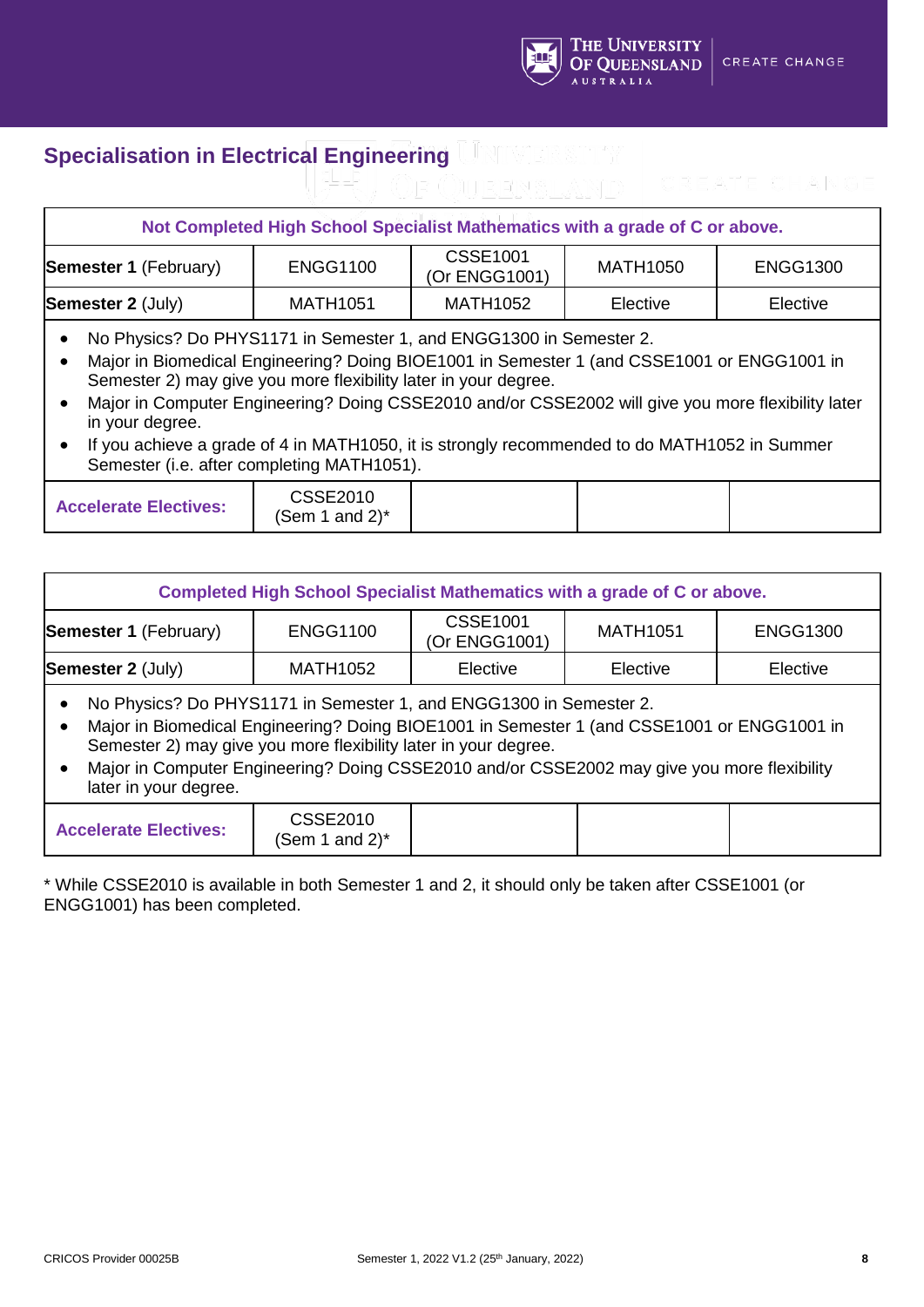

## **Specialisation in Mechanical Engineering**

# **Not Completed High School Specialist Mathematics with a grade of C or above. Semester 1** (February) | ENGG1100 | MATH1050 | ENGG1300 | ENGG1500 **Semester 2** (July)  $\begin{array}{|c|c|c|c|c|c|} \hline \text{ERGG1001} & \text{MATH1051} & \text{MATH1052} & \text{ENGG1700} \hline \end{array}$

- No Physics? Do PHYS1171 in Semester 1; ENGG1300 in Semester 2; and MATH1052 in Summer Semester or Semester 1 of Year 2.
- No Chemistry? Do CHEM1090 in Semester 1; ENGG1500 in Semester 2; and MATH1052 in Summer Semester or Semester 1 of Year 2.
- If you achieve a grade of 4 in MATH1050, it is strongly recommended to do MATH1052 in Summer Semester, or Semester 1 of Year 2 (i.e. after completing MATH1051).

| Completed High School Specialist Mathematics with a grade of C or above. |                 |                 |                 |                 |  |
|--------------------------------------------------------------------------|-----------------|-----------------|-----------------|-----------------|--|
| <b>Semester 1 (February)</b>                                             | <b>ENGG1100</b> | <b>ENGG1001</b> | <b>MATH1051</b> | <b>ENGG1700</b> |  |
| <b>Semester 2 (July)</b>                                                 | MATH1052        | <b>ENGG1300</b> | <b>ENGG1500</b> | Elective        |  |

- No Physics? Do PHYS1171 in Semester 1, and ENGG1001 in Semester 2.
- No Chemistry? Do CHEM1090 in Semester 1, and ENGG1001 in Semester 2.
- Major in Biomedical Engineering? Doing BIOE1001 in Semester 1 (and ENGG1001 in Semester 2) may l give you more flexibility later in your degree.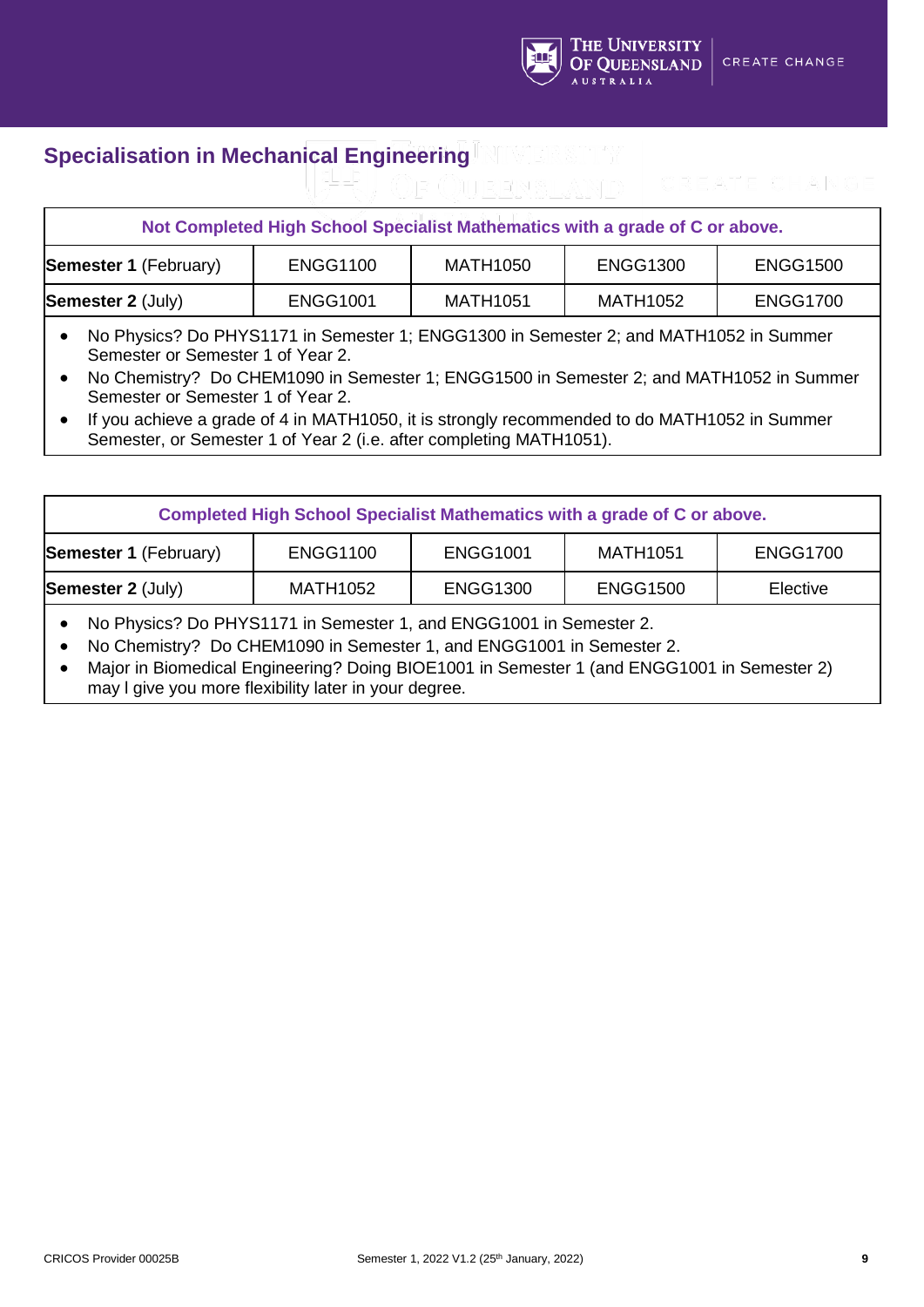

#### **Specialisation in Mechatronic Engineering**

#### **Not Completed High School Specialist Mathematics with a grade of C or above. Semester 1** (February) ENGG1100 ENGG1001 or CSSE1001 MATH1050 ENGG1300 **Semester 2** (July) | MATH1051 | MATH1052 | ENGG1700 | Elective • No Physics? Do PHYS1171 in Semester 1, and ENGG1300 in Semester 2. • Major in Computer Engineering? Doing CSSE2010 or CSSE2002 may give you greater flexibility later in your degree. • If you achieve a grade of 4 in MATH1050, it is strongly recommended to do MATH1052 in Summer Semester (i.e. after completing MATH1051). **Accelerate Electives:** CSSE2010 (Sem 1 and  $2$ )\*

| Completed High School Specialist Mathematics with a grade of C or above.                                                                                                                      |                               |                                |                 |                 |  |  |  |
|-----------------------------------------------------------------------------------------------------------------------------------------------------------------------------------------------|-------------------------------|--------------------------------|-----------------|-----------------|--|--|--|
| <b>Semester 1 (February)</b>                                                                                                                                                                  | <b>ENGG1100</b>               | <b>ENGG1001</b><br>or CSSE1001 | <b>MATH1051</b> | <b>ENGG1300</b> |  |  |  |
| <b>Semester 2 (July)</b>                                                                                                                                                                      | <b>MATH1052</b>               | <b>ENGG1700</b>                | Elective        | Elective        |  |  |  |
| No Physics? Do PHYS1171 in Semester 1, and ENGG1300 in Semester 2.<br>Major in Computer Engineering? Doing CSSE2010 and/or CSSE2002 may give you greater flexibility<br>later in your degree. |                               |                                |                 |                 |  |  |  |
| <b>Accelerate Electives:</b>                                                                                                                                                                  | CSSE2010<br>(Sem 1 and 2) $*$ |                                |                 |                 |  |  |  |

\* While CSSE2010 is available in both semester 1 and 2, it should only be taken after CSSE1001 (or ENGG1001) has been completed.